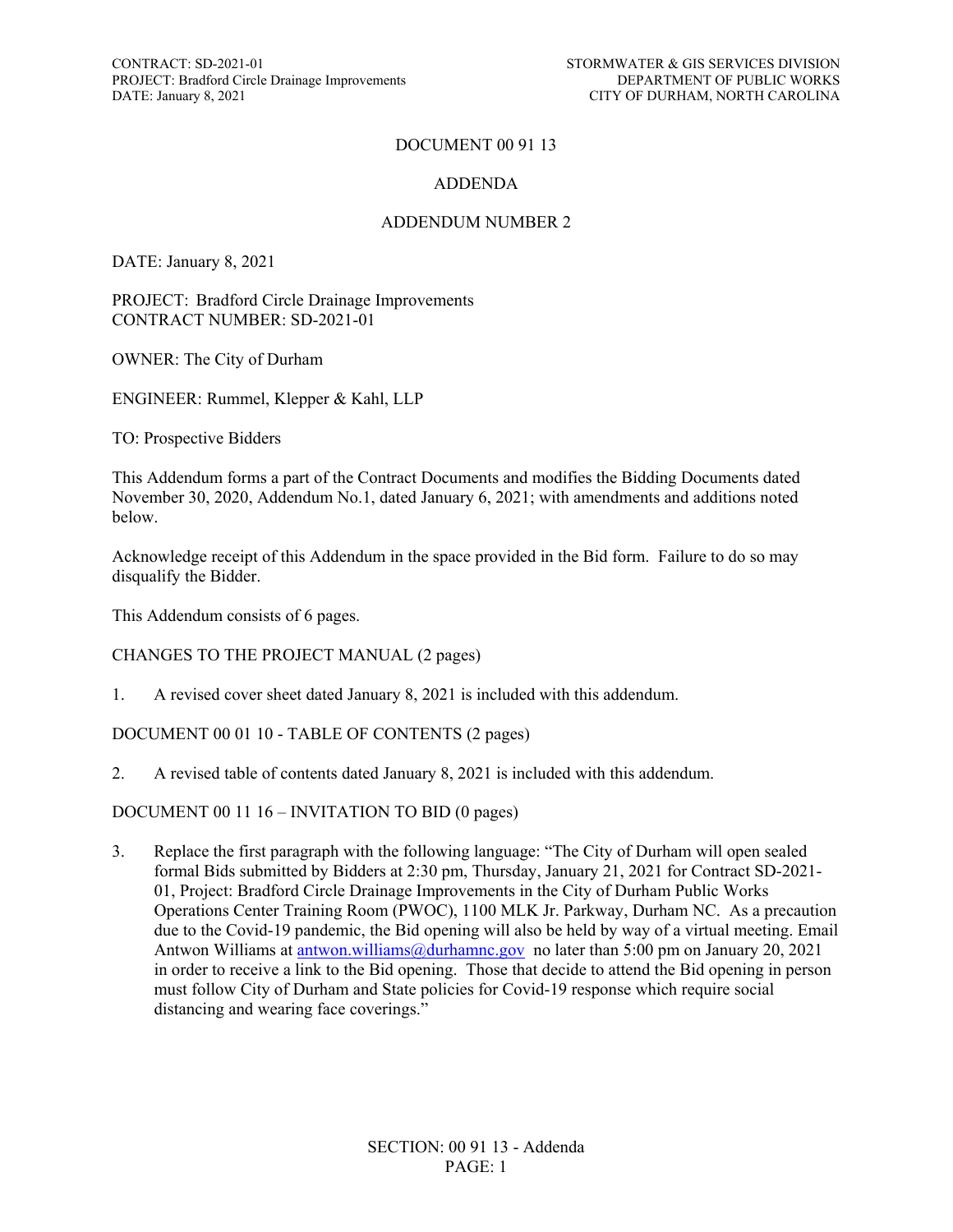#### DOCUMENT 00 21 15 – INSTRUCTIONS TO BIDDERS (0 pages)

4. Replace paragraph 1.18.C with the following language: "Bidders may join the Bid Opening remotely. Email Antwon Williams at [antwon.williams@durhamnc.gov](mailto:antwon.williams@durhamnc.gov) no later than 5:00 pm on January 20, 2021 in order to receive a link to the Bid opening."

END OF DOCUMENT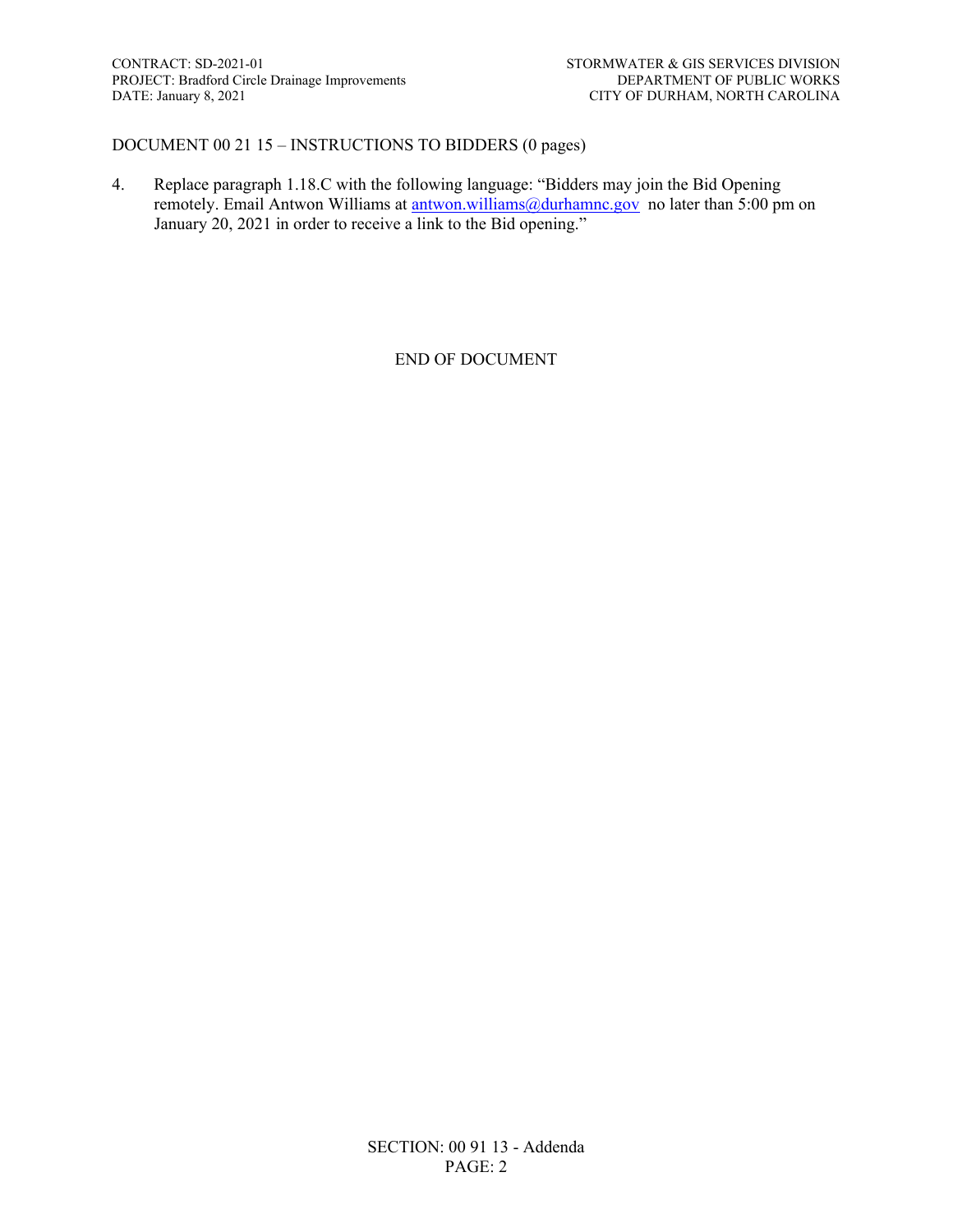### **CITY OF DURHAM**

# **PROJECT MANUAL**

### **INCLUDING**

### **BIDDING DOCUMENTS, CONTRACT DOCUMENTS, AND TECHNICAL SPECIFICATIONS**

**FOR**



## **CONTRACT: SD-2021-01 Issued: November 30, 2020 Revised: January 6, 2021 and January 8, 2021**

**Project: Bradford Circle Drainage Improvements**

> **Stormwater & GIS Services Division Public Works Department 101 City Hall Plaza, Durham NC 27701**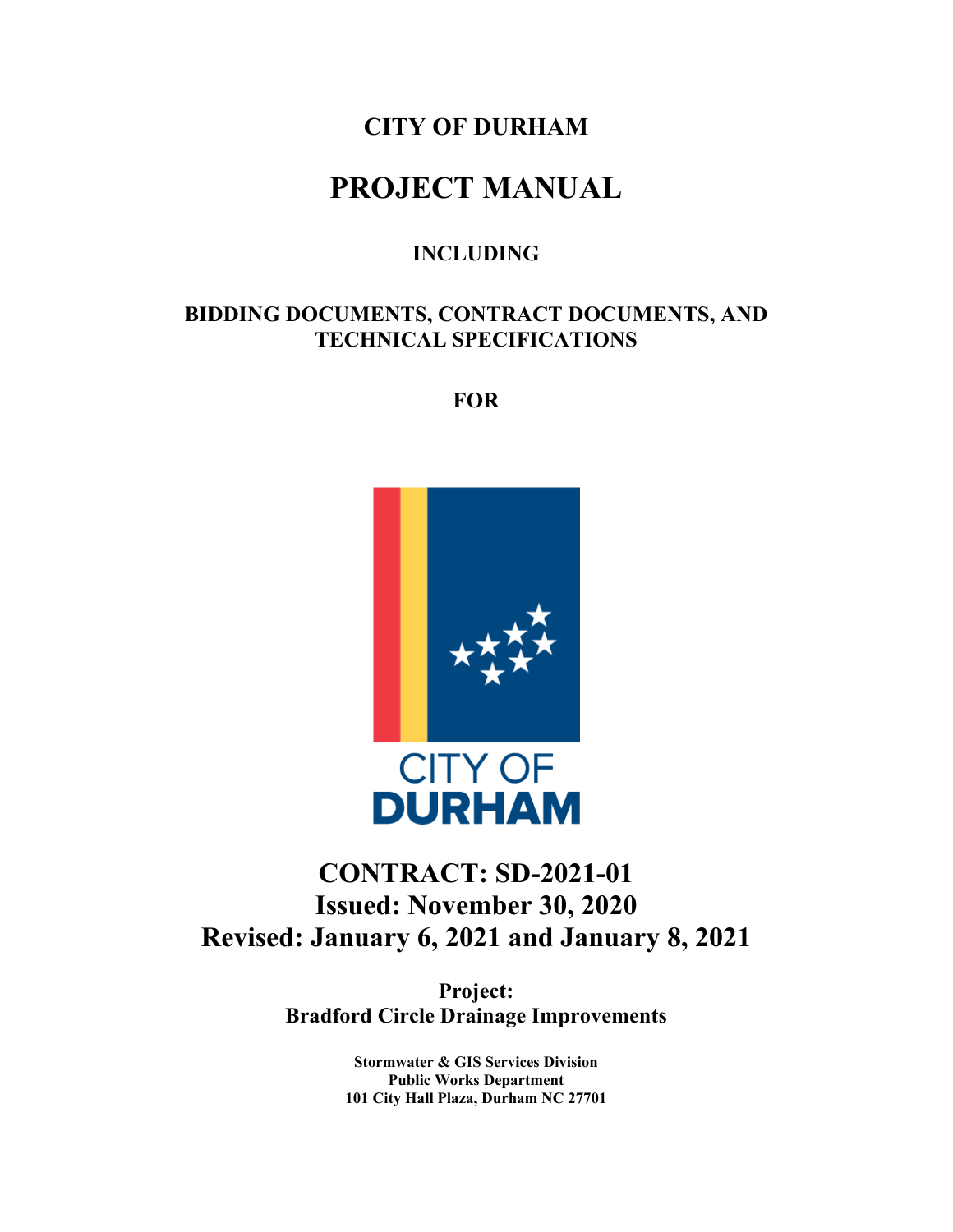# **CONTRACT: SD-2021-01**

**Issued: November 30, 2020 Revised: January 6, 2021 and January 8, 2021**

**PROJECT: Bradford Circle Drainage Improvements**

> **STORMWATER & GIS SERVICES DIVISION PUBLIC WORKS DEPARTMENT CITY OF DURHAM NC**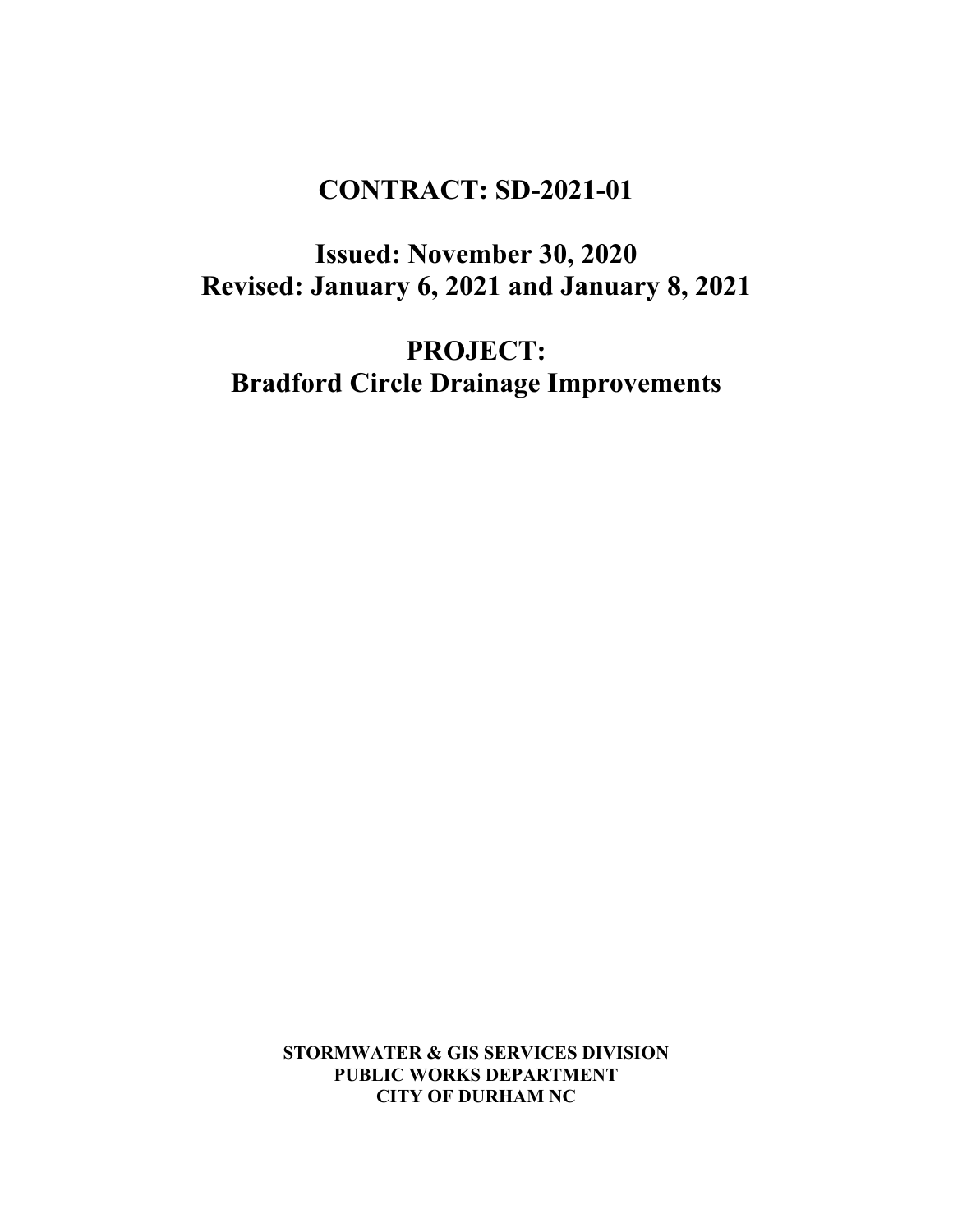#### DOCUMENT 00 01 10

#### TABLE OF CONTENTS

#### Section Title

#### PROCUREMENT AND CONTRACTION REQUIREMENTS GROUP DIVISION 00 - PROCUREMENT AND CONTRACTING REQUIREMENTS INTRODUCTORY INFORMATION 00 01 10 Table of Contents

## PROCUREMENT REQUIREMENTS

- 00 11 16 Invitation to Bid
- 00 21 15 Instructions to Bidders EJCDC
- 00 31 00 Available Project Information
- 00 41 43 Bid Form Unit Price (Single-Prime Contract)

#### CONTRACTING REQUIREMENTS

- 00 52 15 Agreement Form EJCDC Stipulated Sum (Single-Prime Contract)
- 00 72 15 General Conditions EJCDC Stipulated Sum (Single-Prime Contract)
- C-700 EJCDC Standard General Conditions of the Construction Contract

#### SPECIFICATIONS GROUP

#### GENERAL REQUIREMENTS SUBGROUP

- DIVISION 01 GENERAL REQUIREMENTS
- 01 10 00 Summary
- 01 20 00 Price and Payment Procedures
- 01 30 00 Administrative Requirements
- 01 33 00 Submittal Procedures

#### SITE AND INFRASTRUCTURE SUBGROUP

DIVISION 30 - MISCELLANEOUS

30 11 00 Project Special Provisions

#### ADDENDA

- 00 91 13 Addendum Number 1 (January 6, 2021)
- 00 91 13 Addendum Number 2 (January 8, 2021)

#### LIST OF APPENDICES

- Appendix A Underutilized Business Enterprises (UBE) Participation Goals
- Appendix B EBOP Construction Forms
- Appendix C UBE Subcontracting Reporting Forms
- Appendix D UBE Listing
- Appendix E Non-Collusion Affidavit Forms for Bidder and Subcontractor
- Appendix F Bid Bond Forms
- Appendix G Performance Bond and Payment Bond Forms
- Appendix H Reimbursable Sales and Use Tax Statement Forms
- Appendix I Contractor Safety Record Information